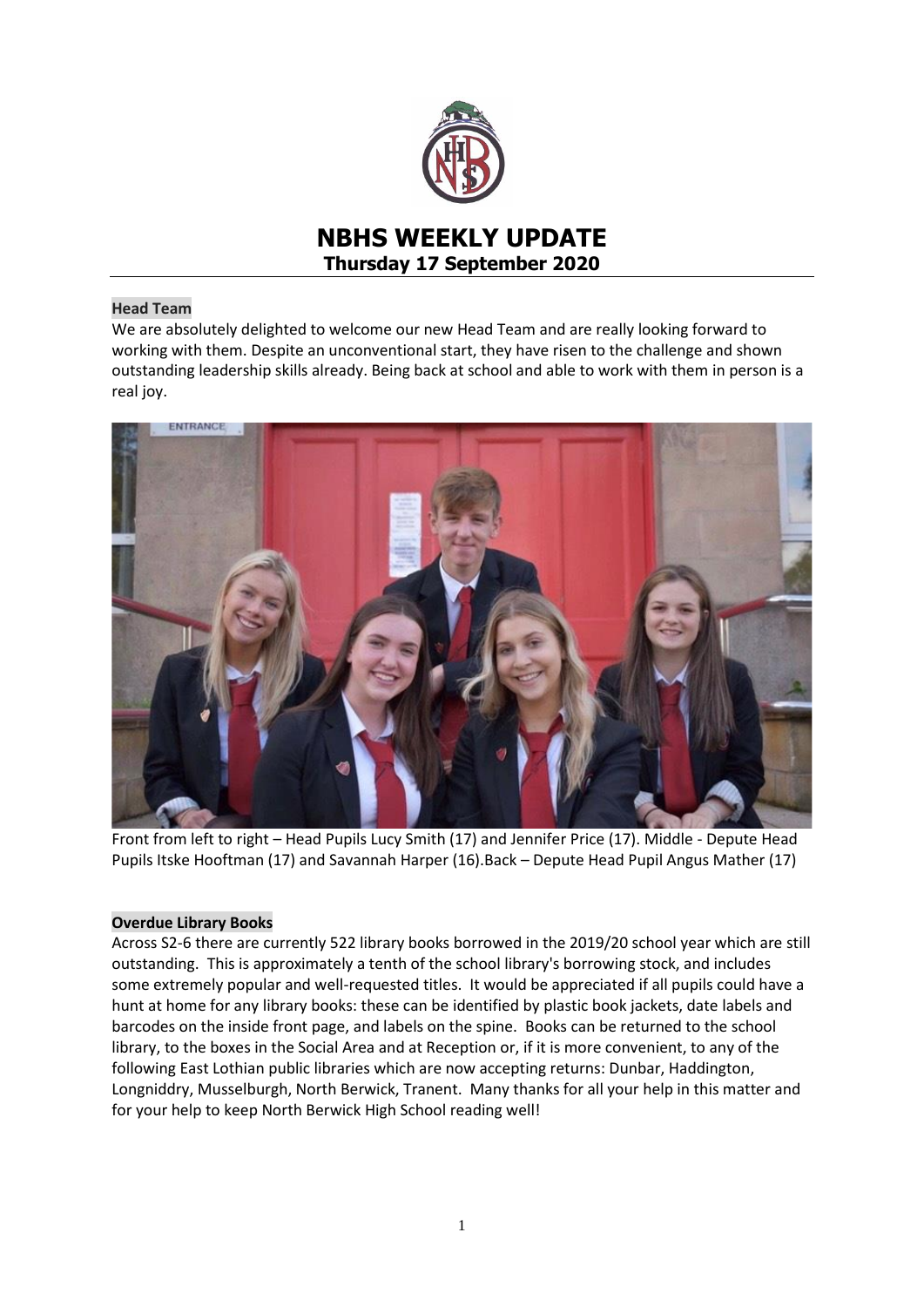## **Protect Scotland App**

Young Scot have produced an excellent "all you need to know" about the new Protect Scotland app, which we would encourage as many pupils as possible to install if they have suitable mobile phones. [https://young.scot/get-informed/national/everything-you-need-to-know-about-the-protect](https://young.scot/get-informed/national/everything-you-need-to-know-about-the-protect-scotland-app)[scotland-app](https://young.scot/get-informed/national/everything-you-need-to-know-about-the-protect-scotland-app) 

## **Physical Education**

Pupils have been settling into new routines within the PE department this term and have participated in hockey, lacrosse, softball, ultimate frisbee and some fitness activities. They have been coping with the safety procedures in place and are developing new relationships with classmates and teachers. We are planning to return to some forms of indoor activity on Monday 5<sup>th</sup> October. I'd like to take this opportunity to clarify some of our procedures, particularly with S1-3 pupils, which have been reinforced this week.

- Pupils are required to get changed before and after taking part in any physical activity and most pupils are managing to do this, and within a suitable time frame. Now that our lessons are 50 minutes, we will be focusing on changing time when we return after the September weekend and will set a target time of 7 minutes to get changed. We actually completed a little trial with some S1 pupils and, after they expressed a bit of concern that it would be too short a time, every single pupil was changed and ready within the time.
- If your child is carrying an injury, please send them with a note that excuses them from physical activity and we will create something alternative for them.
- Kit policy- From next week, if a child forgets their PE kit on more than one occasion within a term, they will complete a lunchtime detention whilst setting themselves some sort of reminder for the next lesson.

In the senior phase, wellbeing walks will remain an option until 5<sup>th</sup> October so pupils are encouraged to bring suitable footwear for walking on wet ground if this is their activity of choice.

Your support is greatly appreciated.

## **Girls' Hockey**

Extra-curricular hockey starts w/c 21 September.

S1—Tuesday—1535-1635—Coach—Miss Parry S2—Wednesday—1535-1635—Coach—Mr Smith S3—Monday—1535-1635—Coach—Mrs Lovett Seniors— Thursday—1535-1635—Coach—Miss Cutt

- This year we are asking all parents / guardians, who would like their daughter to take part in extra-curricular hockey, to sign up online [https://eastlothian.bookinglive.com/home/active](https://eastlothian.bookinglive.com/home/active-schools/active-schools-north-berwick-high-school?stage=Stage)[schools/active-schools-north-berwick-high-school?stage=Stage](https://eastlothian.bookinglive.com/home/active-schools/active-schools-north-berwick-high-school?stage=Stage)
- If you are not able to sign up online, or have any issues, please contact Miss Parry, Sport and Physical Activity Co-ordinator - [cparry@elcschool.org.uk](mailto:cparry@elcschool.org.uk)
- All sessions are free
- Sessions will run for Terms 1 and 2
- Please also sign up to NBHS Sport Team App [https://nbhssportunitedkingdom.teamapp.com](https://nbhssportunitedkingdom.teamapp.com/?_webpage=v1)
- All information, changes and cancellations will be made on Team App. If you are unable to access Team App, please let me know.
- $\bullet$  If you have any questions, please let me know [cparry@elcschool.org.uk](mailto:cparry@elcschool.org.uk) 01620 89 4661 / 07969 428 511